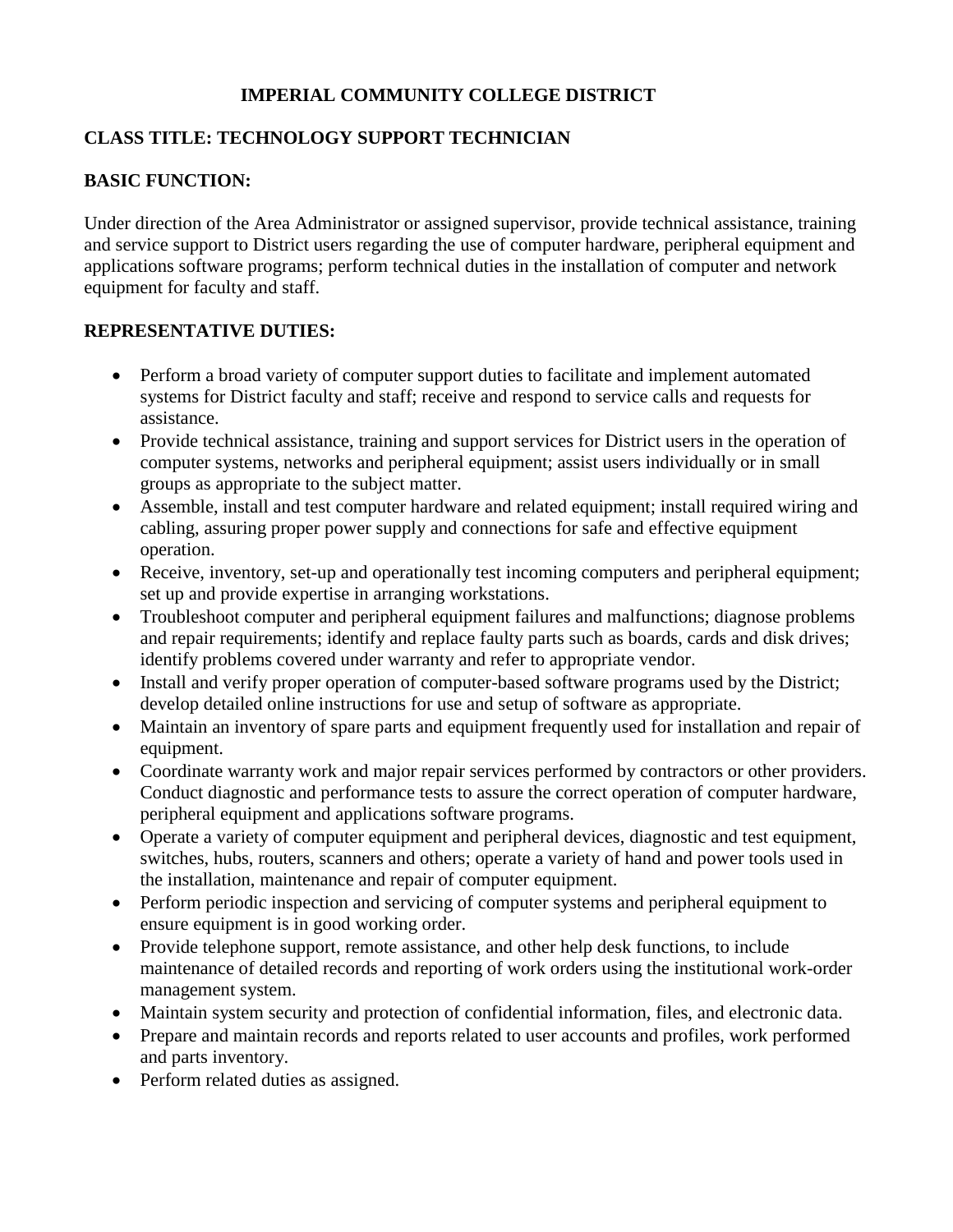## **KNOWLEDGE AND ABILITIES:**

### KNOWLEDGE OF:

- Installation, operation, testing and minor repair of computer hardware and peripheral equipment.
- Installation, operation and testing of computer based operating systems and applications (software) programs.
- Customer service and telephone consultation procedures and skills.
- Operation and maintenance of hand and power tools, test equipment and other devices used in the installation, testing, maintenance and repair of automated equipment.
- Principles and procedures of on-the-job training.
- Fiber optic and twisted pair wiring and cabling procedures used in installing computer, telecommunications and related equipment.
- Ethernet and LAN technologies.
- Local area network operation and maintenance.
- Computer-related documentation procedures.

#### ABILITY TO:

- Install, maintain, repair and upgrade a variety of automated equipment and software.
- Operate and test computer hardware, peripheral equipment and applications software programs.
- Troubleshoot and diagnose computer systems and peripheral equipment failures.
- Conduct component replacement or repair on computers and peripheral equipment.
- Install fiber optic and twisted pair cable connections for voice and data telecommunications.
- Maintain current knowledge of technological advances in the computer field.
- Prepare and maintain periodic maintenance and repair records, reports and correspondence.
- Establish and maintain cooperative and effective working relationships with others.
- Work independently with little direction.
- Maintain sensitivity to and understanding of the diverse academic, socioeconomic, cultural, disability and ethnic backgrounds of community college students.
- Communicate effectively both orally and in writing.
- Customer service and telephone skills.

**EDUCATION AND EXPERIENCE:** Any combination equivalent to: two years of college coursework in computer related technologies and two years of experience in the operation, maintenance and repair of computers, networks, and peripheral equipment and applications software programs.

**LICENSES AND OTHER REQUIREMENTS:** Valid California driver's license. Microsoft Certified IT Professional (MCITP) certification preferred.